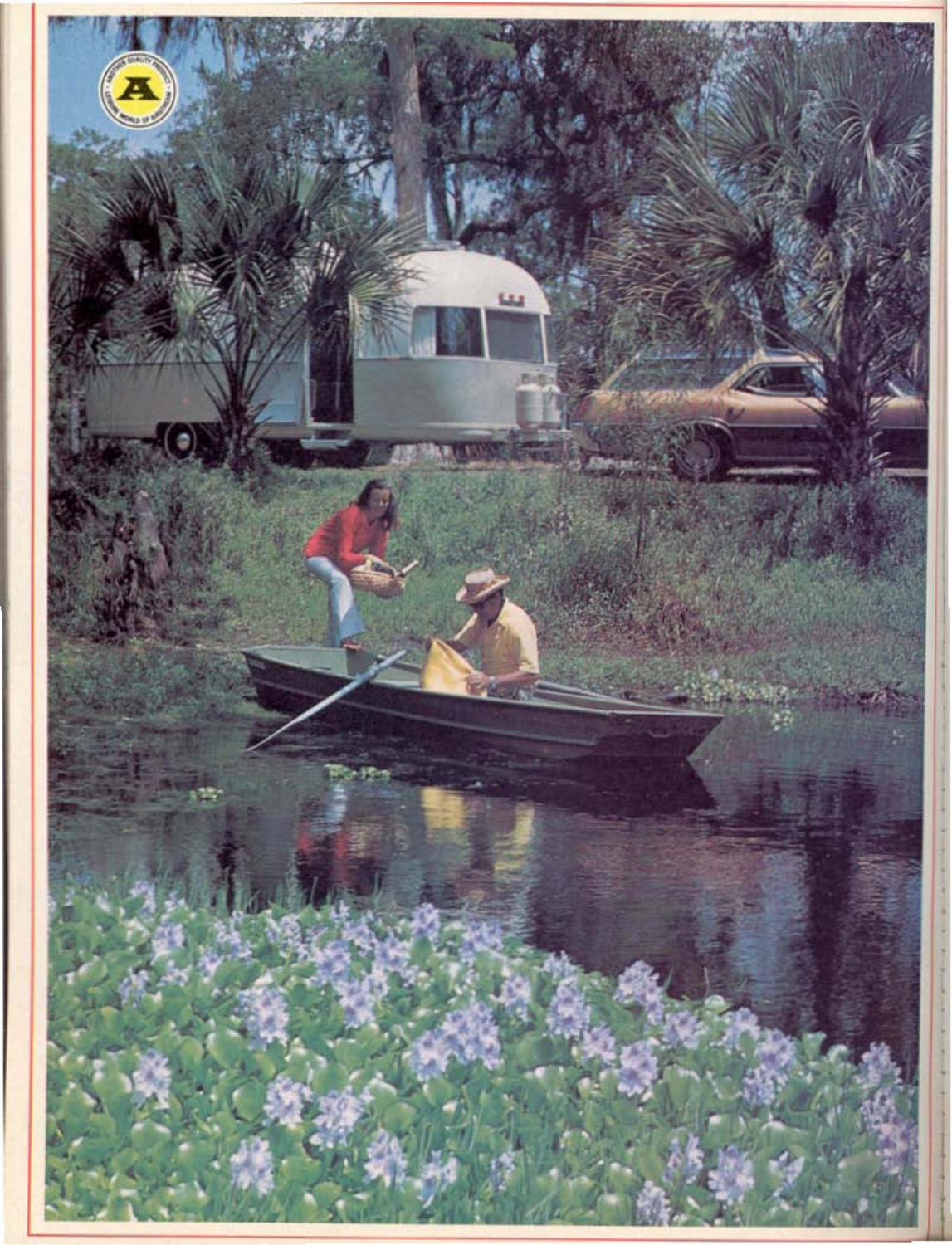## **ARGOSY·AUGUST** e **AUGUST 1-31,1973**

## **Every Argosy travel trailer especially priced so you and your family can experience the joys of travel adventure this very summer!**

We want you to discover the joys of family Argosy is totally self-contained for luxurytravel. We want you to experience the pleasure living far, far away from civilization. Argosy's of lakes and streams and fun and laughter. exclusive Authorized Performance Check-Oul And you can do it this very summer during program means that the performance of every the Argosy August Super Sale! Every beautiful vital part of an Argosy is checked out and 1973 Argosy is especially priced for imme-<br>certified in writing before and after purchase. diate sale. You will see the biggest bargains A national network of 152 Certified Service of the year! Today more than ever, Americans Centers provides competent, factory-trained are beginning to demand higher quality and service for your Argosy and everything in it. sensible prices. The Argosy is here to meet Isn't this the kind of reliability you want? If that demand. The all-new Argosy offers every you're searching for a travel trailer of high major feature that made Airstream famous. quality at a sensible price; if you demand real Suggested retail prices range from \$4190 to engineering and a service program you can \$5990, but during the August Super Sale you'll count on... then the Argosy is meant for you. pay even less. Argosy...super strong, light Six luxury models from 20-feet to 26-feet. No as a feather and thrifty to tow, Due to its aero- one knows where prices will go. But one thing dynamic shape, the Argosy uses substantially is sure...you'll never pay less than right now less fuel than square type trailers. Every during the big Argosy August Super Sale!

•

## **See your AIRSTREAMI ARGOSY** dealer **now!**



Dept. 175, 60 Vista Road, Versailles, Ohio 45380 Argosy, Circle 344 on Reader Service Page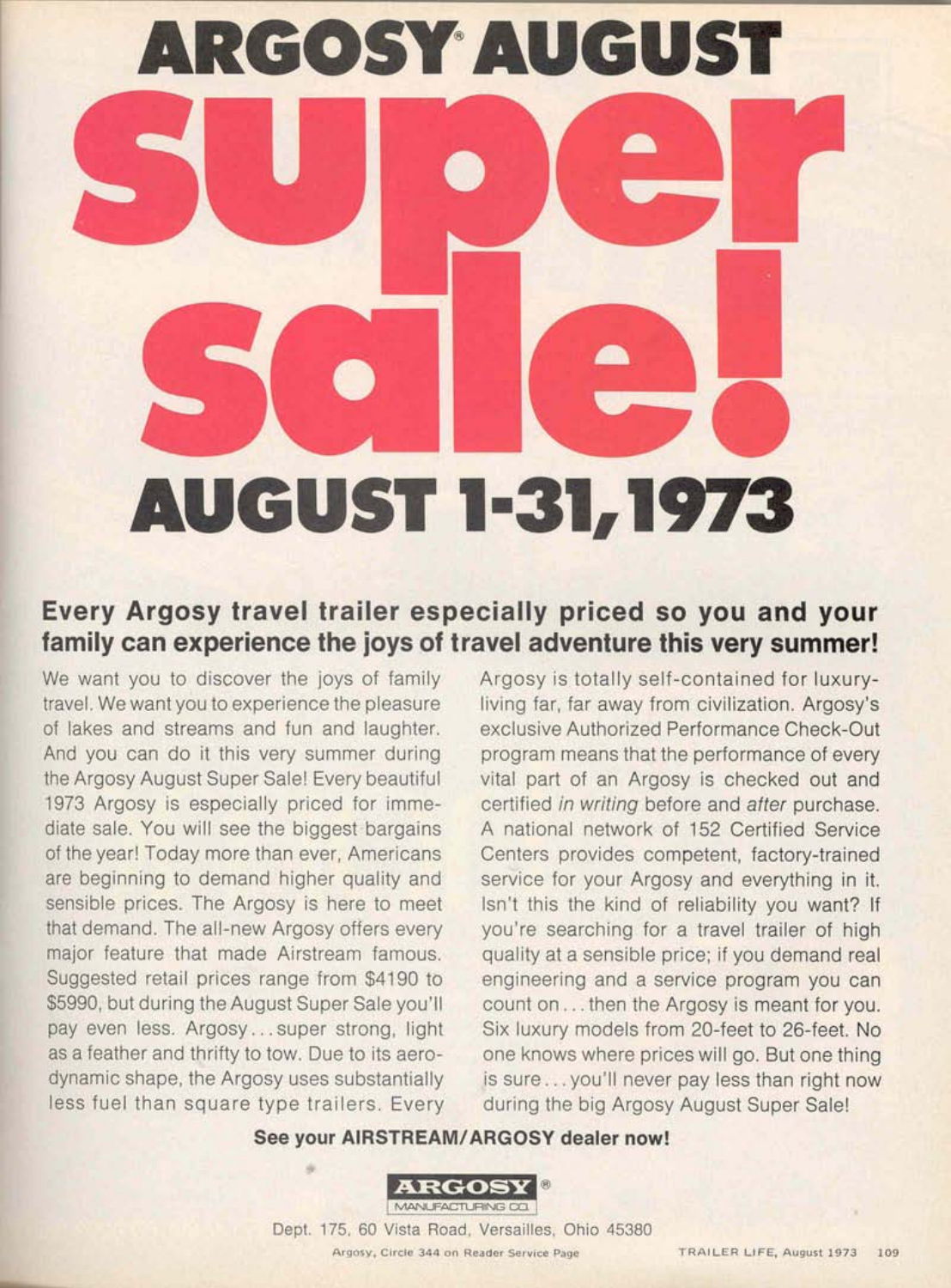